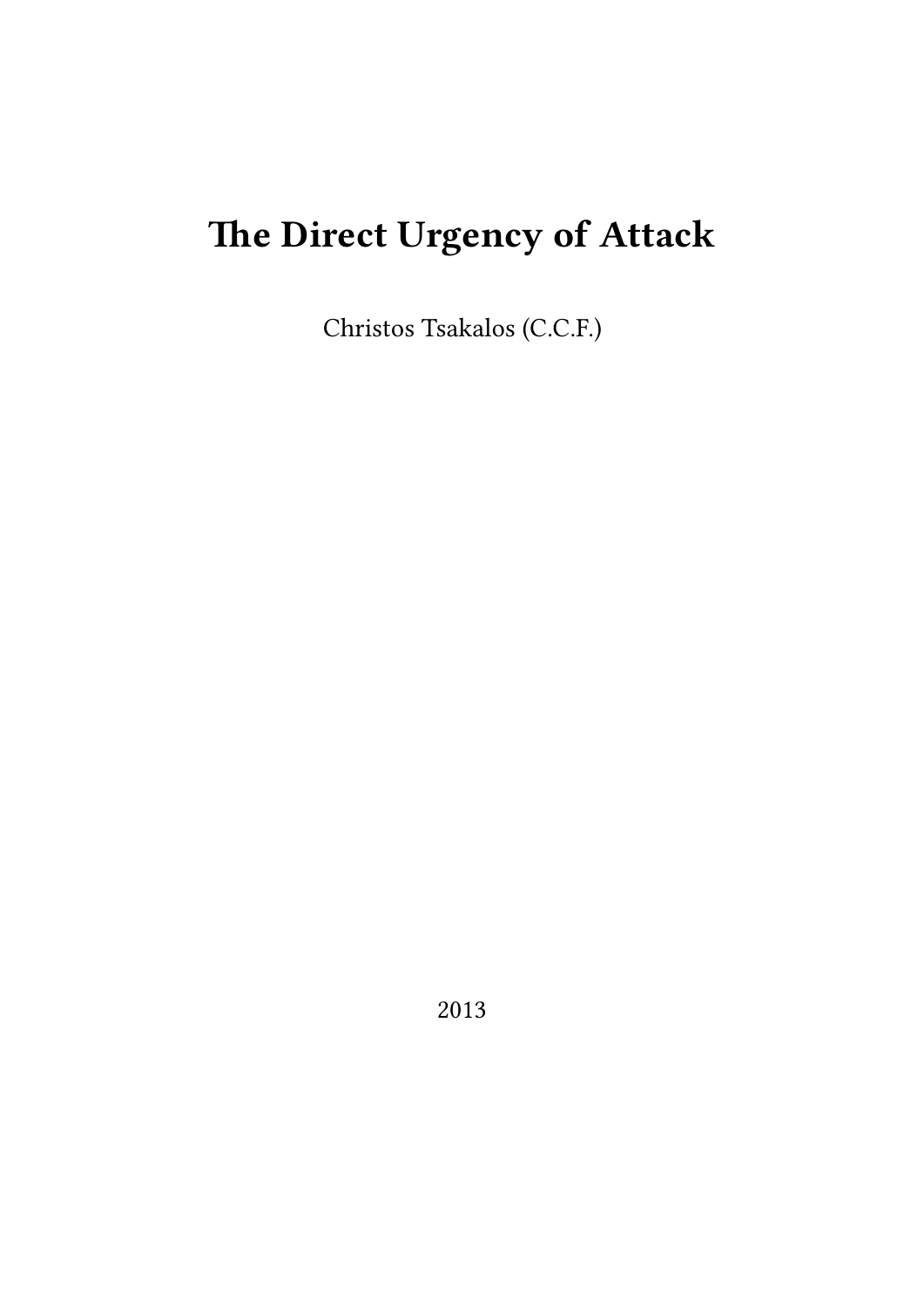## **Contents**

| III. The sad lie of the intermediate social struggles $\ldots \ldots \ldots \ldots$        |  |
|--------------------------------------------------------------------------------------------|--|
| IV. FAI-IRF The network of cells $\ldots \ldots \ldots \ldots \ldots \ldots \ldots \ldots$ |  |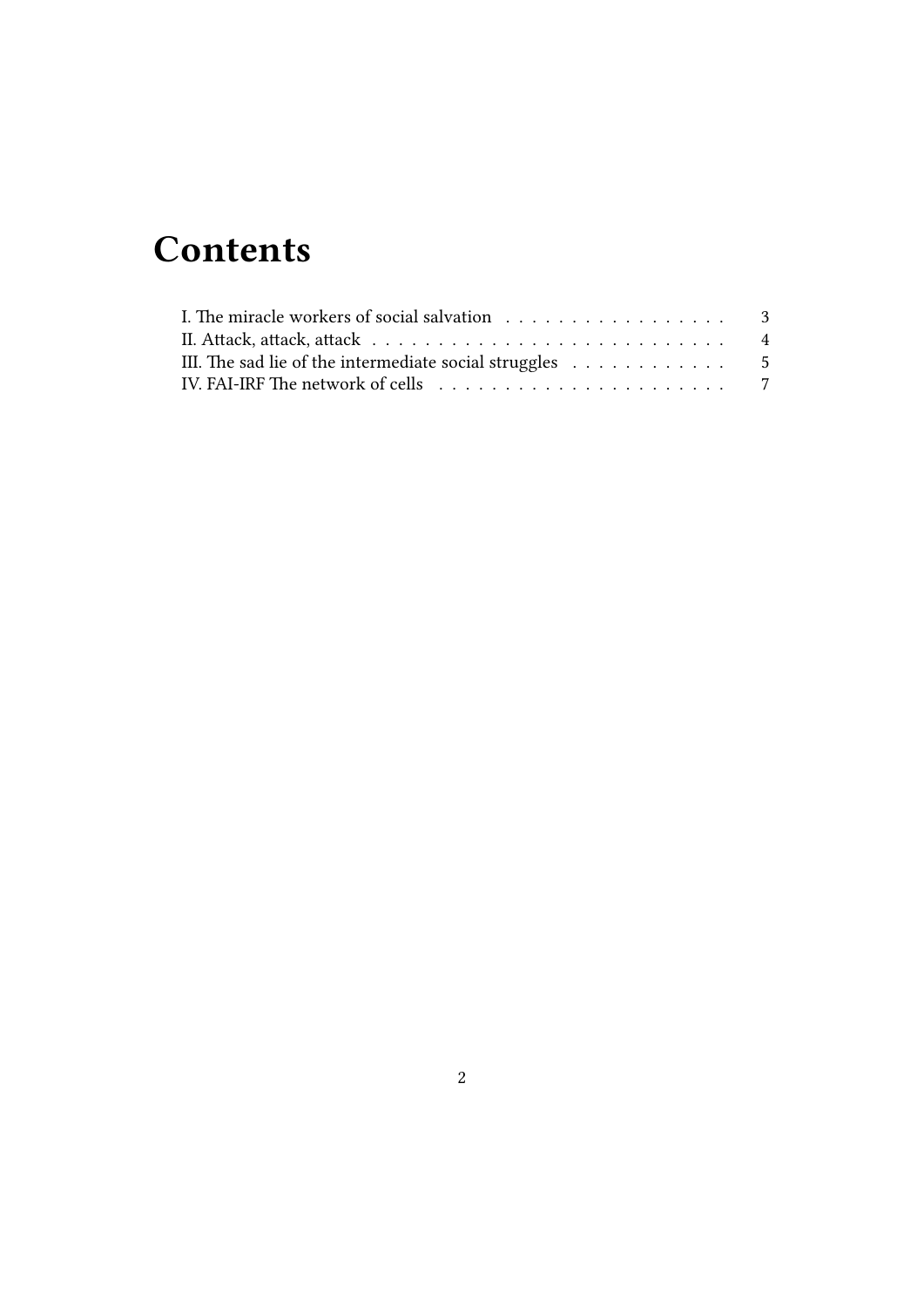## <span id="page-2-0"></span>**I. The miracle workers of social salvation**

We live in a dull, predictable and mechanical age. We live in the dictatorship of numbers of the financial crisis, of unemployment statistics, stock market analysis and of generalized social fear.

At the same time, the humanist merchants of "progressive" ideologies are seeking new clients. The wandering miracle workers advertise their ideological merchandise and promise social cure. Alternative energy sources, "green" industrial growth, fair taxation, respect for the workers' rights, medical insurance, social state…

All these are followed by various "anarchist" charlatans, who advertise more libertarian quackeries for the coming of utopia. Social justice, self-management of the means of production, direct democracy, workers' councils…

**But even the "anarchist" remedies for social salvation, although they promise to liberate our lives, the only thing they do, is reprogramming the social apparatus by using a more libertarian manual. A cat, even if one paints it black and red, is still a cat.**

But why is there such a need within the anarchist circles, for some to pretend to be the doctors of the social syphilis? Anarchy is not a social painkiller, it's a poison. It doesn't soothe the pain, nor does it lull with future promises of a "just" society but on the contrary, it poisons thinking and acting, aiming at the destruction of the existent and the creation of unexplored passions and tensions, that have nothing to do with the old world.

Unfortunately, today we have been taught to value life as an object. We no longer live our life, we are buying it in small doses. We buy objects to become happy, we buy ideals to believe in, we buy relationships to communicate, we buy time to enjoy ourselves.

All the remedies, that suggest a vague future revolution, don't say a word about the destruction of the civilization of Power. In their more "anarchist" version, they are satisfied with suggesting the destruction of some of the material infrastructure (prisons, ministries etc.) of the old world. This means, in a few words, that the rest of the spoils of war will be saved. **Technology, work, civilization, the power of majority will haunt the new utopia of our existence.**

But for us, the new anarchist guerrilla is not just the blow-up of some human targets and buildings, but the blow-up of all social relationships. For us, the political suggestions of social movements, which simply want a more just, more equal, but equally predictable and dull, world, are not enough.

We don't want to be slaves of the possible, of numbers and analysis once again. That is why we don't seek pre-made revolutionary programs and the answers to everything. **What value would life have, if it runs out of questions?**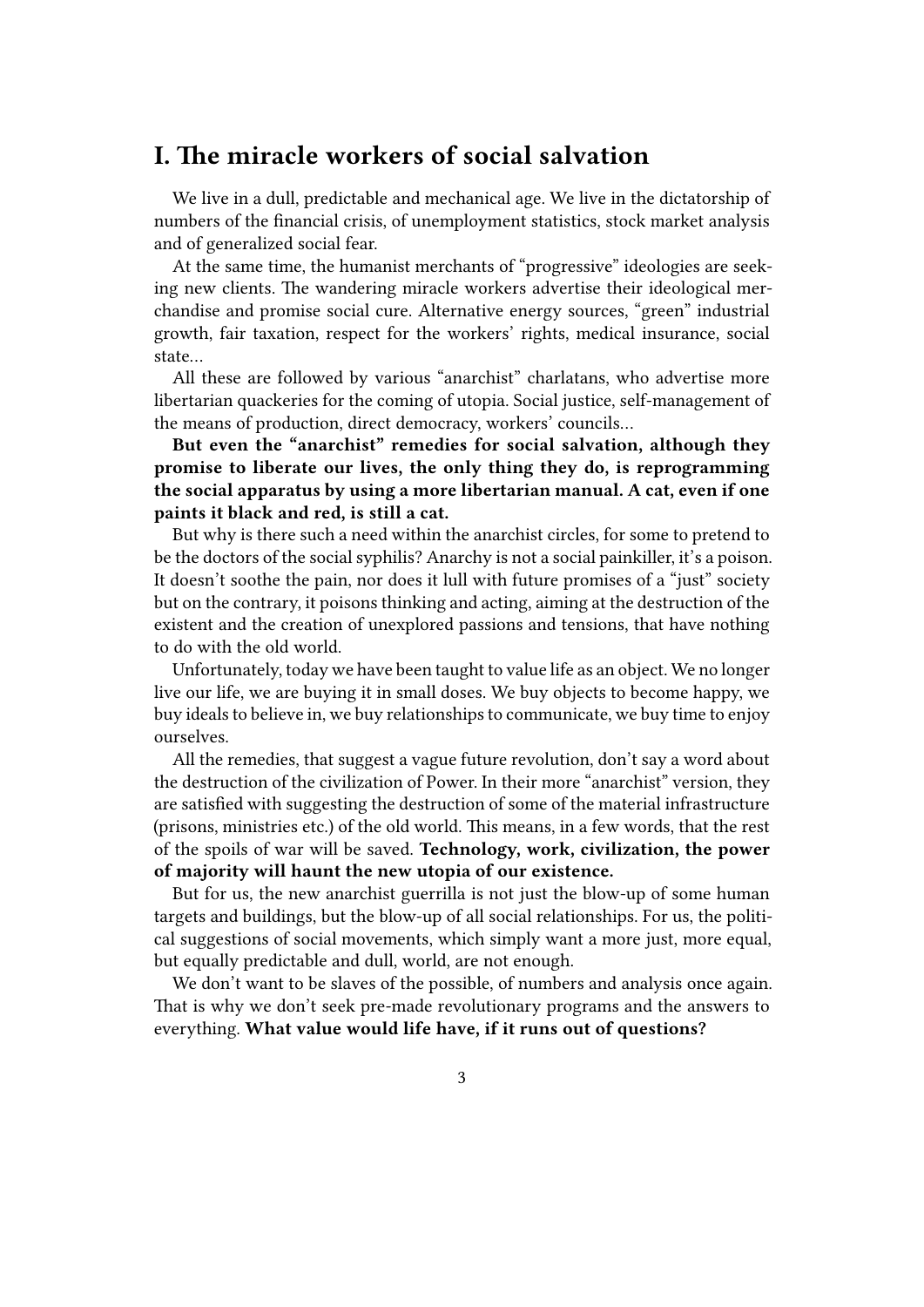We read time after time the analysis, the suggestions, the programs even anarchist texts full of definitions, with complicated terms and an unending bibliography, which try to explain their utopia, to give solution, to persuade people for their validity. They serve us stale Marxism and exercises of intellectual potency. Too many words are written, to display their knowledge. Some know very well the games of words and admire themselves…

But in the end, the most interesting question is, how are we going to attack today and how are we going to live now in a more dangerous and free way.

### **II. Attack, attack, attack**

This why I want to continue the conversation, initiated by comrade Nicola Gai from prison in Italy, about the direct urgency of attack.

So, speaking about anarchist continuous attack, we consider conscience to be its starting point. But because all too often, excuses for the suspension of attack, steal the most beautiful words, it is necessary to define what we mean by the words anarchist conscience.

Conscience for us is not an analysis after another, the display of dusty historical knowledge, academic assemblies with political speeches, unending monologues and dull economic researches. We don't need neither flashy speeches nor expressive ornaments in order to convince an audience or to strengthen the myth of the romantic, dreaming and conscious "revolutionary" who sacrifices himself for the sake of others. **We don't care about massiveness or acceptance.**

Conscience starts with a simple thought, a direct reflection, an individual revolt. Conscience is the way we understand our self and its uniqueness, the way we build relationships and communicate with others, **the way we live our life, not as a granted and predictable situation, but as a sequence of conflicts from which we discover new values, experiences and emotions… The anarchist conscience is the way we laugh, we fall in love, we enjoy ourselves, we dream…**

These things cannot be found only in books and in the political speeches, that want to analyze everything. Besides, we are at war, not in some economic conference or literary contest.

**In the situation of the armed encounter with power, it is the one who transforms his words into action that counts and not the one who speaks with beautiful words.**

So, our attack is the result of our conscience and our desire not only to escape from the rules and the compromises of the social apparatus, but also to destroy it.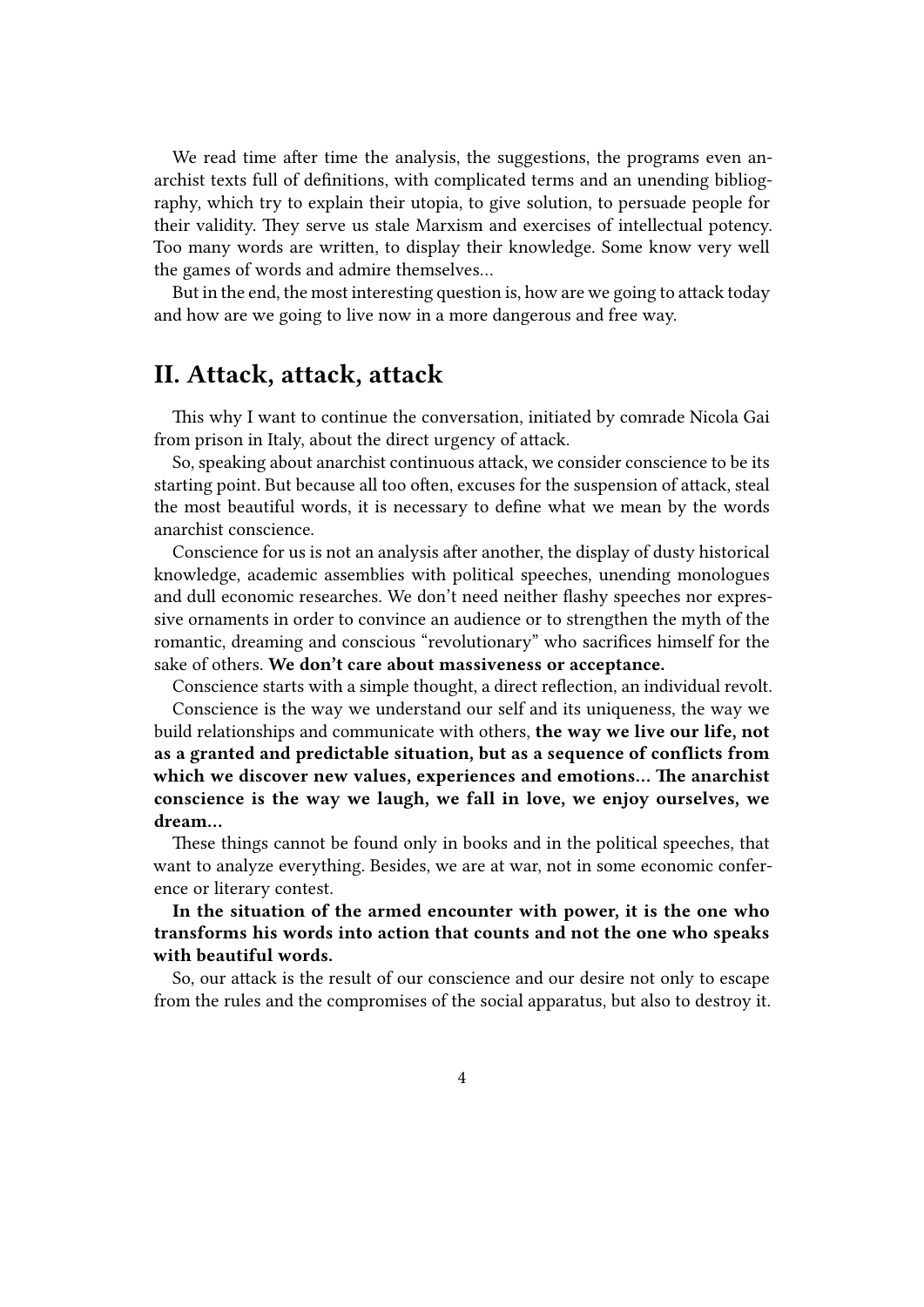The attack against the system, explosions, robberies, executions, sabotage, fire are not just the tools of an invisible struggle, but the struggle itself, our own way to live free here and now. This is not about an armed fetish of means, but rather a different approach to the "variety" of the struggle, which strikes the theoretical brakes and abolishes the experts of violence.

An anarchist bank robbery or the execution of a cop is not a cut off, spectacular image as the media represent it, like a detective novel. It is a whole procedure between comrades who think, talk, suggest, decide, plan and transform their words into action. It is a live situation in which relationships, strength and emotions are being put to the test…

**It is a desire in motion. It is the undertaking of risk, besides there is no life without risk. All the working hours of academic conversations can't compare to a single moment of direct action.**

Anarchy meets its live experience, only when one decides to arm himself, to put his hood on and terminate the programmed clock of his life once and for all.

### **III. The sad lie of the intermediate social struggles**

Naturally, we know that throughout history, only minorities of individuals were ready to live and die for what they believed in. But, this decreases neither the value nor the pleasure of battle.

**Besides, the timeless phantasy of preparing the large masses as a perquisite for the attack against authority can only result in suspensions.**

For us, anarchy is first of all an individual choice which results in the sharpening of the struggle for collective revolt. It is a choice that we experience here and now, using with full force and audacity all the means of attack in our disposal.

On the other hand, "civil" anarchists look desperately for a conscious proletarian class, which will transform into the vanguard of "social revolution", with only a friendly nudge. In this way, the veterans of theory hide themselves behind timeless suspensions, wating for the mature objective circumstances.

**At the same time they express intense criticism and launch furious attacks against any comrade who crosses the line of what is socially acceptable, of the logic of measure and mediocrity.** For example, all "socialists" anarchists, are willing to accept small symbolic attacks, as long as they are covered behind the participation of many (so if something goes wrong, everyone can think that he is not the one who is going to be caught) as long as there are no serious penal consequences (prison terrorizes the assumed tomorrow's destroyers of the existent) and of course as long as they don't scare people away **(you don't have to be an election candidate to be a politician)**.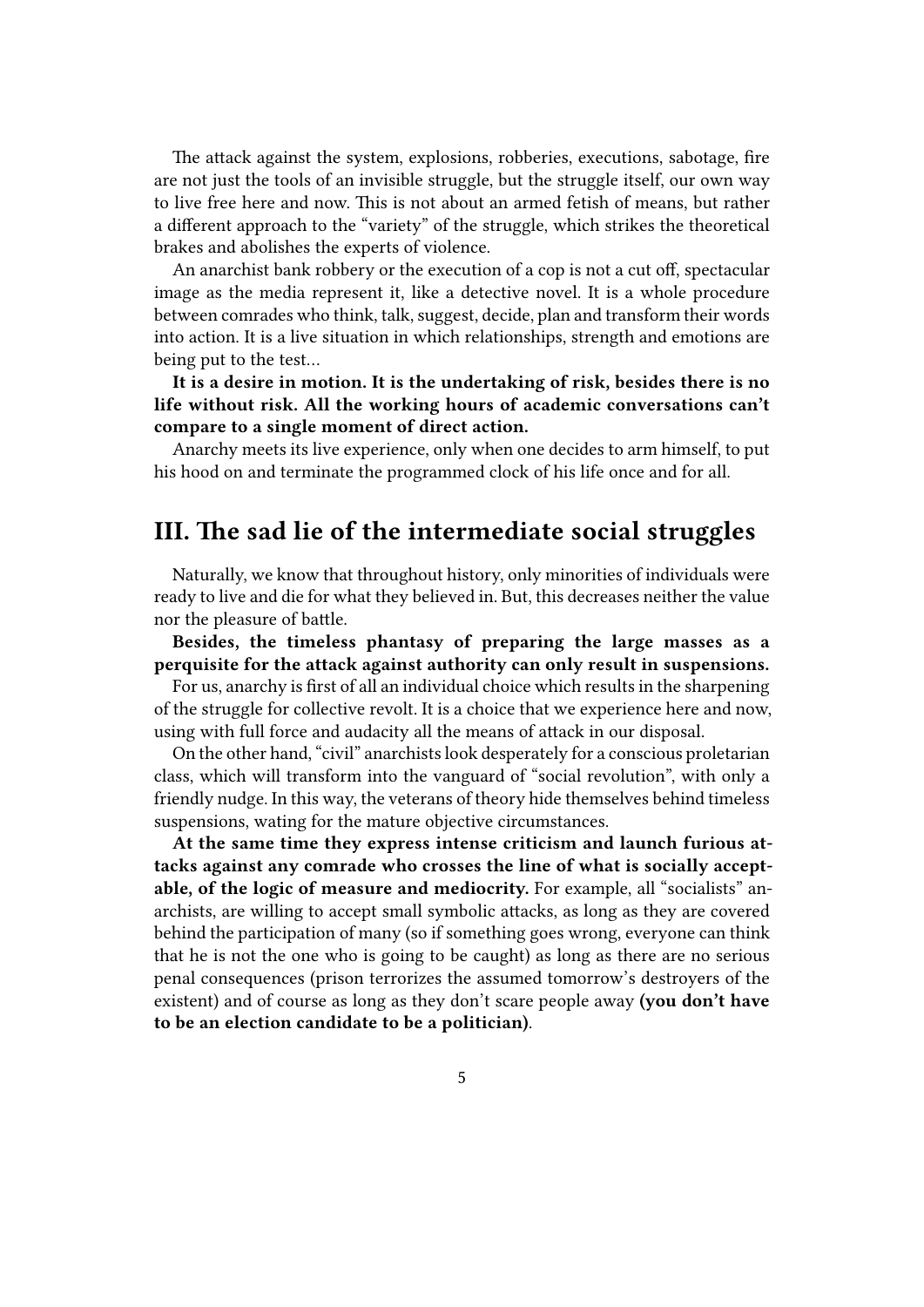**This is how a safe routine of "anarchist militancy" is created, which spends itself in small doses by taking part in meaningless street fights, every now and then, during public protests.** I don't want to be misunderstood here, I consider every launch of a Molotov bomb, as a breath of insurrection inside the metropolitan prison. Besides, all of us have had our first insurrectional experiences in such street fights, between tear gases, fires and cop chases.

But using these peaceful public protests as an opportunity for sabotage and attack is one thing and considering these conflicts of opportunity as the **acceptable limit** and the only possibility of "social insurrection" is another.

Nothing and no one can make us restrict our desires and acts of attack in the name of what is socially acceptable.

**A society that is not frightened by slavery ethics, the dictatorship of money , the coldness of technology, the destruction of nature and is frightened by the fact that some cops or government officials may trip over the Kalashnikov shots of anarchist urban guerrillas, is of no importance and hostile to us.**

At this point, I think that it is necessary to talk about class references and intermediate struggles. Unfortunately, many insurrectional anarchist comrades still carry the social heritage of traditional anarchists. We can read about "the need to connect with society", in many anarchist texts. The complex of feeling guilty for being different, hides inside this phrase. Why should we connect with society? We are part of society, since we were born in it and since we were taught its rules. But now, as anarchists, we refuse it and we fight against it, because the only thing it can offer is compromise, oppression and boredom. Why then should we return back to the womb and connect with everything we have already refused? The notion of connecting with the "fighting" parts of society as a necessary perquisite in order to promote subversion and insurrection isn't much different from what communist parties want, which is leading the masses to social revolution. **We don't believe in vanguards, nor do we wait the idle mass to learn how to breathe freely.**

As R. Novatore wrote "You are waiting for the revolution! Let it be! Mine has started a long time ago!"

Besides, if we want to talk about class struggle, we have to admit, that the cohesion of the working class is based solely on coercive economic conditions, experienced by the oppressed and not on some affinity of perceptions, choices, values and practices. **This means, that the social order is more a coercive norm of power rather than a conscious community of people.**

We do not seek alliances within the coercions, but through each one's options.

**We are not satisfied by ephemeral "partnerships" with those, with who we may at some point find ourselves on the road or behind a barricade,**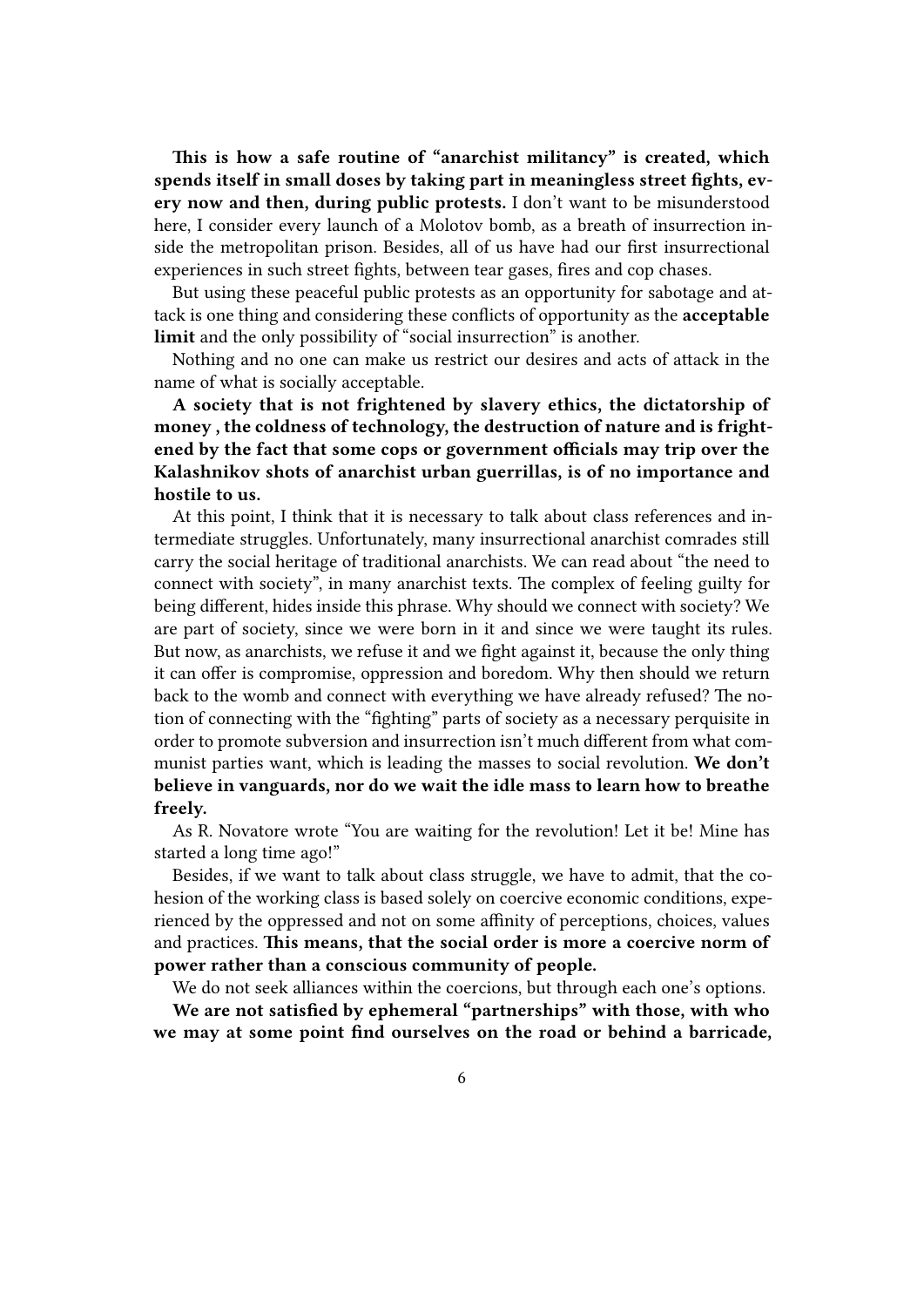**because their salary was reduced or because they were fired from their jobs, without them having doubted or negated the ethics of labor for even a single moment.** In short, the stones thrown in order for the masses to acquire the right to work, a good salary and the security of a pension, are not the same with ours. We refuse to work and the world of owners.

This is why we don't seek those, who want to regain the favor of labor rights, of the lost welfare State, but those who are willing to lose everything, in order to regain their lives from scratch. Besides, among the first one will find the biggest traitors, who will be the first to abandon him, sell him out or even turn against him, when standing in front of the lure of a promise, that will financially relieve them.

On the contrary, among the latter, one will discover some of his most authentic and close friends and comrades .

**This does not mean, that we stay neutral in the name of some ideological purity, when an intermediate social struggle is in progress.** Instead, we seize the opportunity to strike again and again. But we do not get lost in the mass of workers and popular assemblies in order for us to convince or get convinced.

We map the city and carry the war everywhere we want. When the cops are busy with downtown street fights, some of us do not need to be there to contribute by throwing another molotov cocktail. We take advantage of the military absence of cops from other parts of the city and we raid police precincts, banks, luxury malls, carrying the chaos of anarchist insurrection everywhere.

**We like to gamble our lives away from the defensive struggles.**

## **IV. FAI-IRF The network of cells**

**FAI-IRF's proposal satisfies this very desire of ours and converts the direct urgency of attack into a practical experience here and now.**

FAI-IRF does not follow the clock of social struggles. The indicators of its own clock are nailed on here and now.

Through practical theory all of us, **anarcho-nihilists, anti-civ anarchists, chaotics** create our own international network of conspiracy and direct action and we attack first.

We make small flexible cells, diffused into the transparent social prison of the metropolises, striking in a surprising and coordinated way. **In this way, FAI and CCF weave their own web, which aims to poison the system's function.** There are no protocols or statutes, in order for anyone to participate in the adventure of the new anarchist urban guerrilla. Each individual can team up with his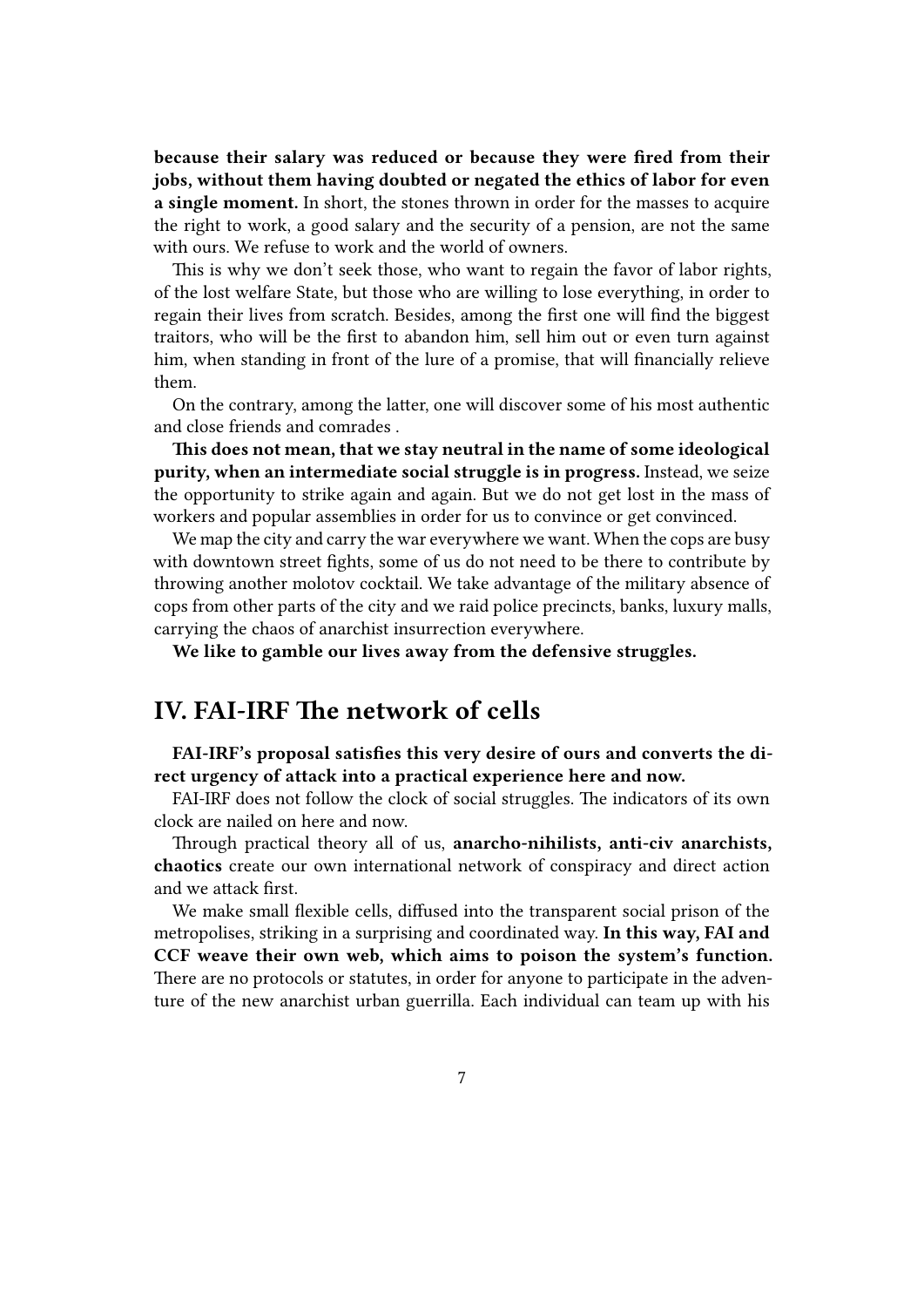closest comrades and create a FAI cell, in order to participate in the international revolt of the Black International of Anarchists of Praxis.

**In this way, cells are created, which, without knowing each other, develop affinity relationships between them and promote direct action, the antisocial tendency and international solidarity.** These are the three keys, that make up FAI. This doesn't mean, that FAI-IRF is a centralized organization, which absorbs any differences in the name of uniformity. On the contrary, FAI cells discover their agreements and their productive disagreements through their actions. In this way, through different communiques, starts a meaningful dialog, whose aim is not to discover the one and only truth, but to promote the evolution of practical theory.

Only through disagreement and dialectics among comrades, comes the evolution of the individual and the sharpening of the intensity of life.

We, the comrades participating in FAI-IRF project, come from different countries, but also belong in different anarchist tensions. Among us, we find anarchonihilists, chaotics, anti-socialists, anti-civ anarchists, anti-speciecists, who discover our affinity through our actions. Because, as it has been written before **"words often bring us apart, but our actions make us meet again"**. So, FAI doesn't wear ideological labels nor does it tolerate ideological dogmas, but recognizes its diversity and tensions and promotes continous anarchist insurrection.

**Texts like "The direct urgency of attack", written by comrade Nicola Gai**, offer us the ground to talk and know each other better. So it is important for this dialogue to continue with texts, prisoners' letters and direct action communiques.

**FAI grows stronger everyday, new anarchy spreads in places, where the Black International was only a rumor until yesterday.** Australia, Russia, Belarus, Brazil, Ecuador, Peru, Finland, Bolivia are added to the countries already "contaminated" by FAI like Italy, Indonesia, Greece, United Kingdom, Chile, Mexico, Spain…

Now the bet grows stronger. **Direct action of anarchists of praxis kills the inhibitions and the cowardice of traditional anarchists, who are afraid of risking, so that they won't lose their illusions about the eternal moment of massive rebellion.**

This is why, when FAI and CCF practice anarchist action here and now, the devotees of the anarchist movement react with fear, defense and slander when it comes to actions which go beyond their pseudo-anarchist rhetoric.

We're done with the excuses of cowards.

The lie of the mature objective conditions, the anticipation for society's awareness and the alibi of small symbolic actions in order for everyone to use these means of struggle, became all too boring.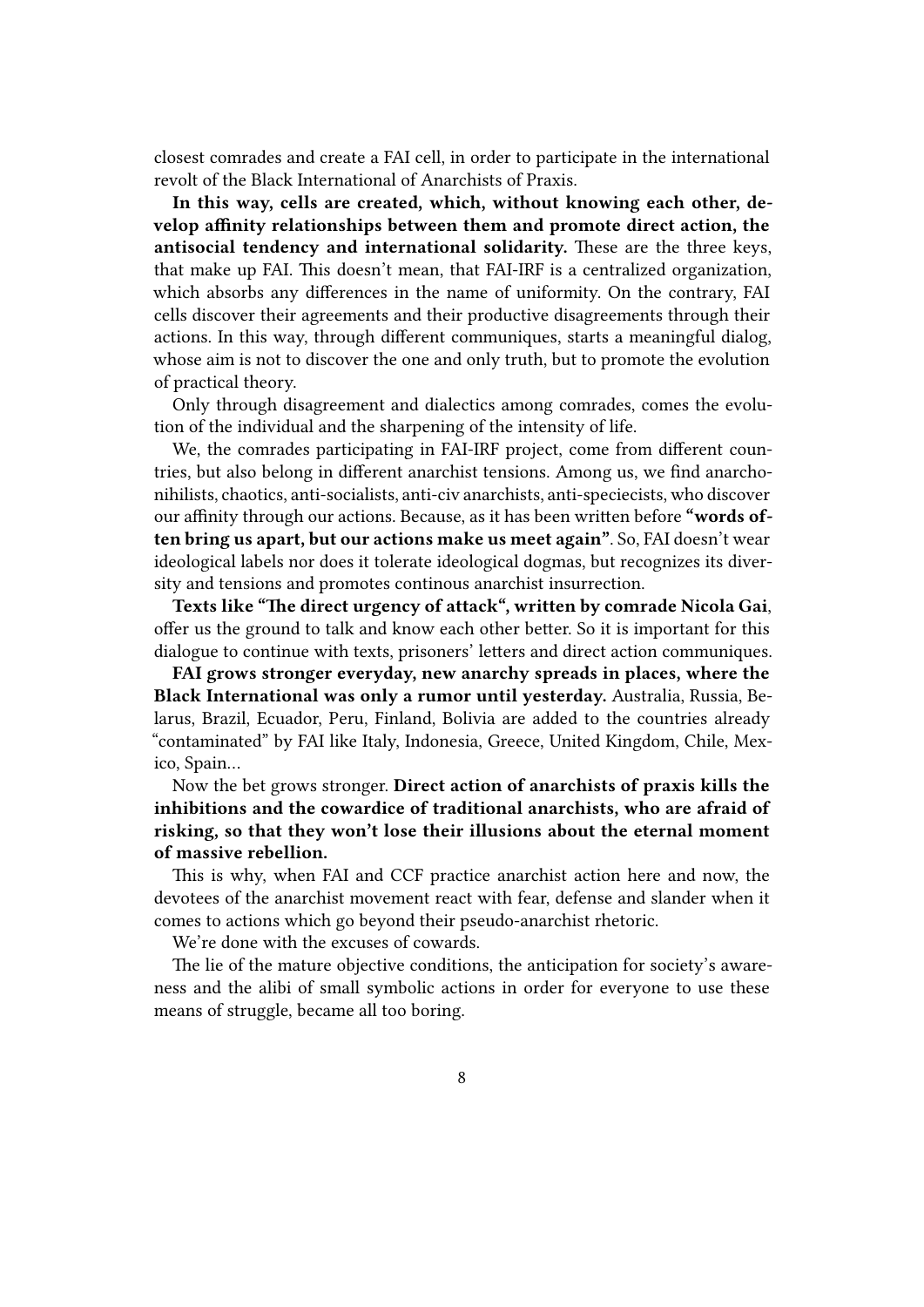We create the conditions ourselves, we don't wait the masses in order to go on the offensive and clash with authority and certainly no violence's specialist is needed to create an incendiary device or to pull the trigger of a gun. Anarchist conscience and the desire for the direct urgency of attack is all what is needed.

FAI and CCF, together with all the anarchists of praxis, attack the peace of the many and create the possibilities for the realization of a free and anarchic life.

**"If you came to this world only to count your days and leave, you have nothing to fear. The quiet man is never hurt. It's just that the ugliness of this world has been built by the quiet men. Because quiet men with their apathy helped ugliness to become worse."**

WE CREATE 10, 100,1000 FAI-IRF CELLS

#### LONG LIVE THE BLACK INTERNATIONAL OF ANARCHISTS OF PRAXIS

#### NOTHING LESS THAN EVERYTHING

#### **Tsakalos Christοs**

member of Conspiracy of Cells of Fire-FAI/IRF

Korydallos prison, September 2013